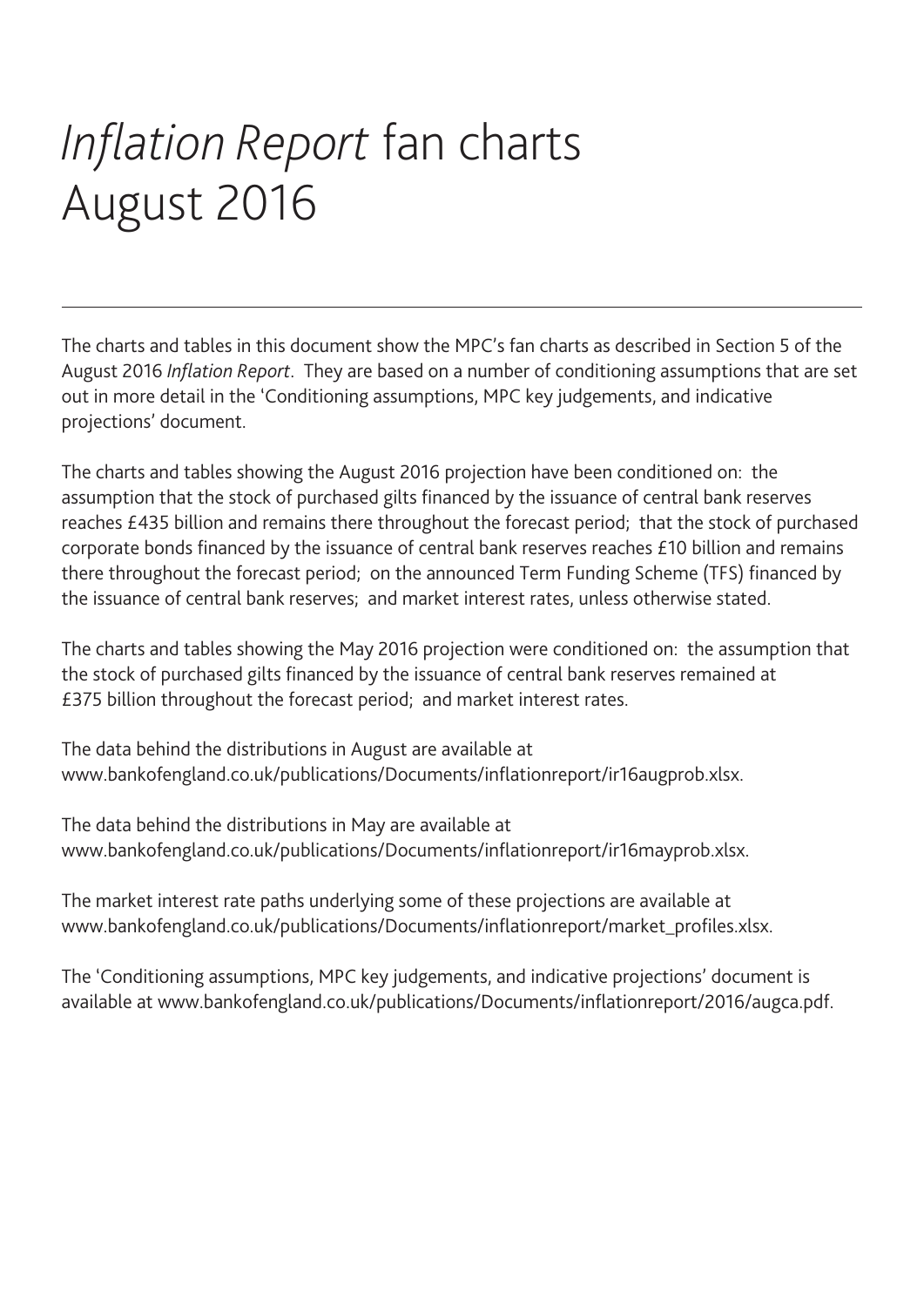# GDP projection (wide bands)(a)(b)



# GDP projection based on constant nominal interest rates at 0.25% (wide bands)(a)(b)



# Projection of the level of GDP (wide bands)(a)(b)(c)



# GDP projection (narrow bands)<sup>(a)(b)</sup>



GDP projection based on constant nominal interest rates at 0.25% (narrow bands)(a)(b)





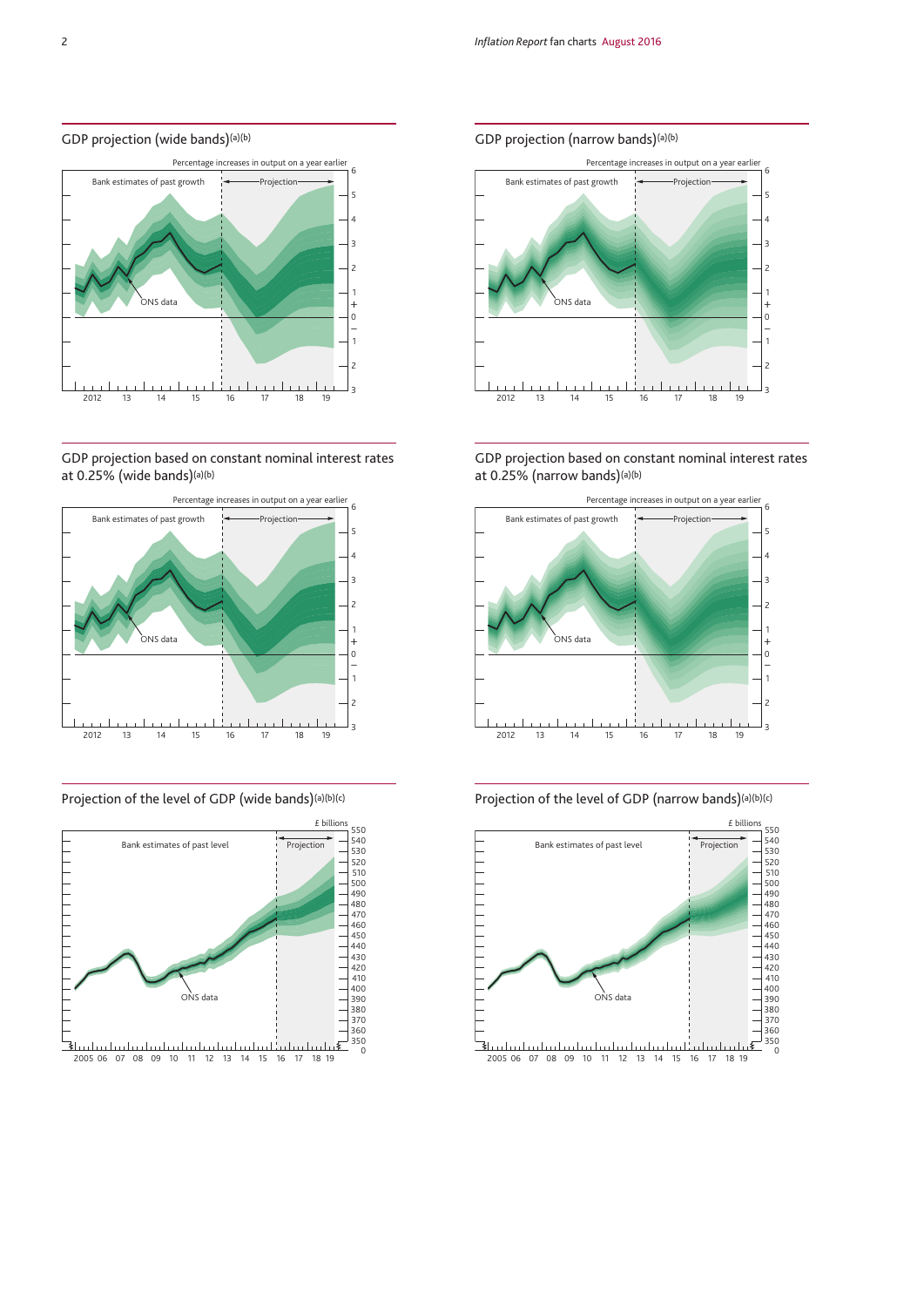#### Projected probabilities of GDP growth in 2017 Q3 (central 90% of the distribution)(a)(d)



# Projected cumulative probabilities of four-quarter GDP growth in 2018 Q3(e)



# Percentiles of the four-quarter GDP growth distribution(e)

| Probability | 10%    | 25%    | 50% | 75% | 90% |
|-------------|--------|--------|-----|-----|-----|
| 2017 Q3     | $-1.3$ | $-0.4$ | 0.7 | 1.7 | 2.6 |
| 2018 Q3     | $-0.5$ | 0.6    | 1.9 | 3.1 | 4.2 |
| 2019 Q3     | $-0.5$ | 0.7    | 2.1 | 3.5 | 4.7 |

#### Calendar-year GDP growth rates of the modal, median and mean paths(g)

|      | Mode | Median | Mean |
|------|------|--------|------|
| 2016 | 2.0  | 2.0    | 1.9  |
| 2017 | 0.8  | 0.8    | 0.7  |
| 2018 | 1.8  | 1.7    | 1.7  |

#### Projected probabilities of GDP growth in 2018 Q3 (central 90% of the distribution)(a)(d)



Probability that two year ahead GDP growth will be above its historical average rate from successive *Inflation Report* projections(f)



# Percentiles of the four-quarter GDP growth distribution in May(e)

| Probability | 10% | 25% | 50% | 75% | 90% |
|-------------|-----|-----|-----|-----|-----|
| 2017 Q3     | 0.5 | 1.3 | 2.3 | 3.3 | 4.1 |
| 2018 Q3     | 0.2 | 1.2 | 22  | 3.2 | 4.1 |

# Calendar-year GDP growth rates of the modal, median and mean paths in May(g)

|      | Mode | Median | Mean |
|------|------|--------|------|
| 2016 | 2.0  | 2.0    | 2.0  |
| 2017 | 2.3  | 2.2    | 2.2  |
| 2018 | 2.3  | 2.2    | 2.2  |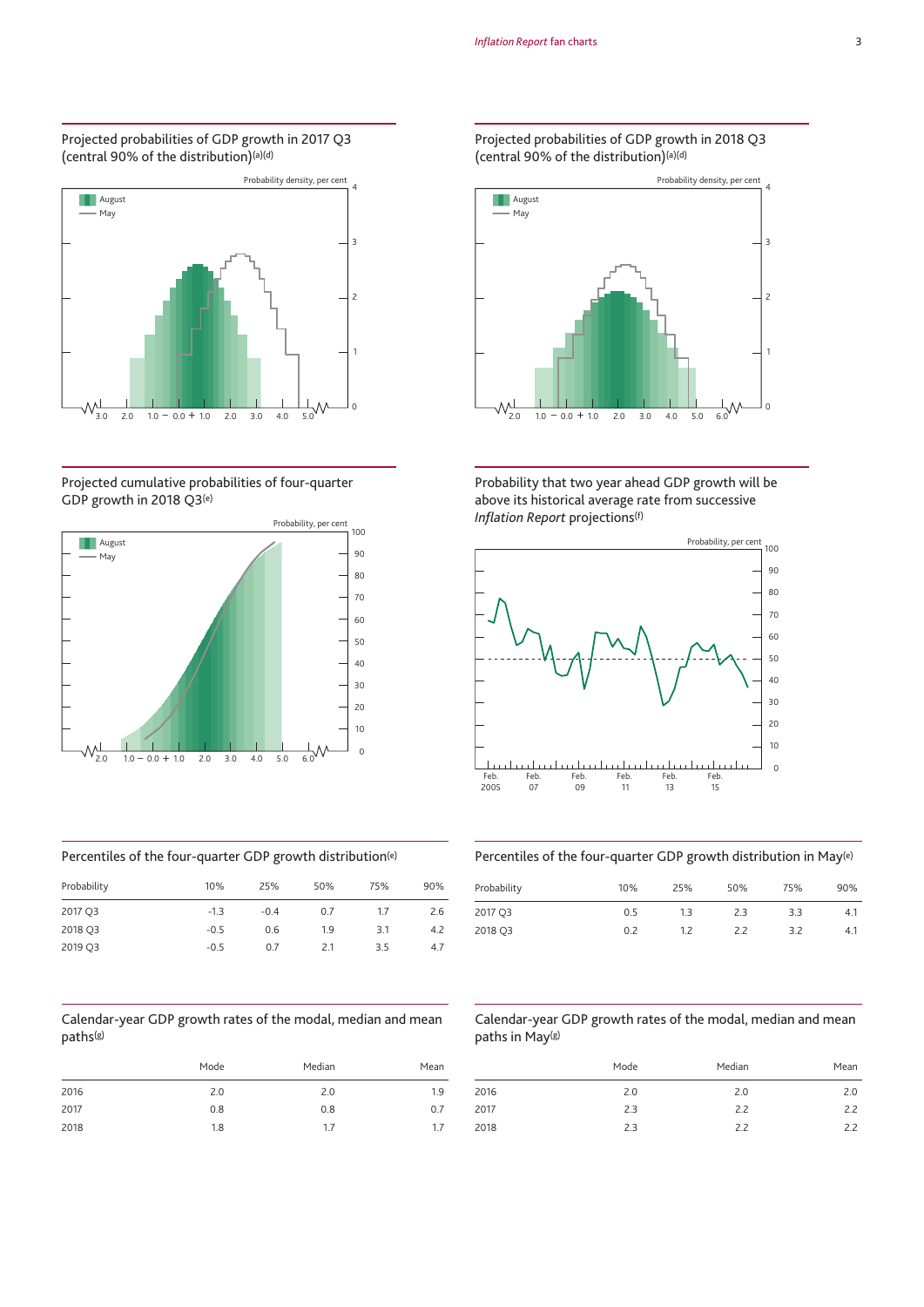#### CPI inflation projection (wide bands)(a)



CPI inflation projection based on constant nominal interest rates at 0.25% (wide bands)(a)



Projected probabilities of CPI inflation in 2017 Q3 (central 90% of the distribution)(a)(d)







CPI inflation projection based on constant nominal interest rates at 0.25% (narrow bands)(a)



Projected probabilities of CPI inflation in 2018 Q3 (central 90% of the distribution)(a)(d)

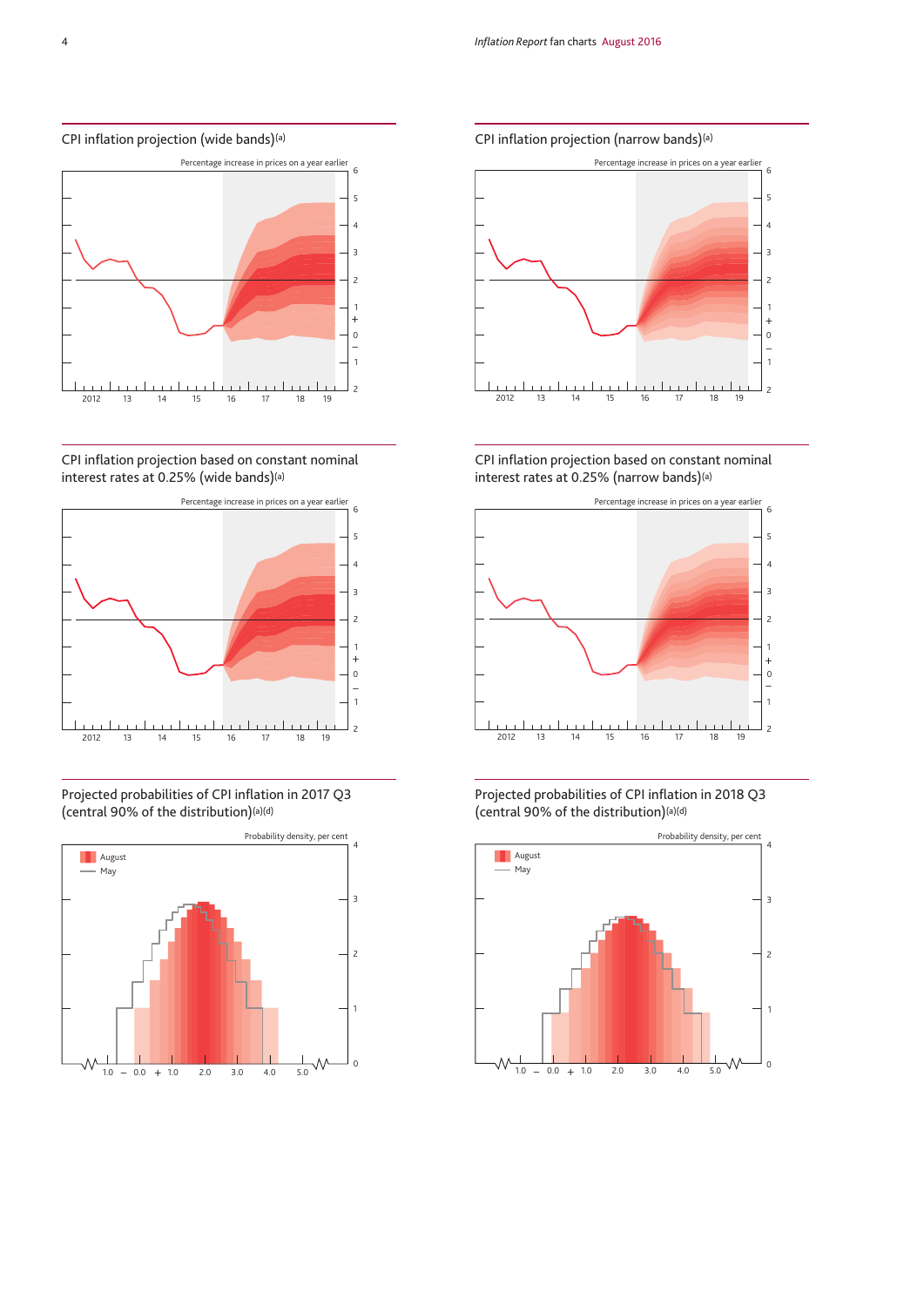

#### Inflation probabilities relative to the target<sup>(h)</sup>





# Percentiles of projected CPI inflation distribution(e)

| Probability | 10% | 25% | 50% | 75% | 90% |
|-------------|-----|-----|-----|-----|-----|
| 2017 Q3     | 0.3 | 1.1 | 2.0 | 2.9 | 3.8 |
| 2018 Q3     | 0.5 | 1.4 | 2.4 | 3.4 | 4.3 |
| 2019 Q3     | 0.4 | 13  | 2.4 | 3.4 | 4.3 |

# Q4 CPI inflation

|         | Mode | Median | Mean |
|---------|------|--------|------|
| 2016 Q4 | 1.2  | 1.3    | 1.3  |
| 2017 Q4 | 2.0  | 2.0    | 2.1  |
| 2018 Q4 | 2.4  | 2.4    | 2.4  |

Probability that two year ahead inflation will be above the target from successive *Inflation Report* projections(f)



# Percentiles of projected CPI inflation distribution in May(e)

| 10%    | 25% | 50% | 75% | 90% |
|--------|-----|-----|-----|-----|
| $-0.2$ | 0.6 | 1.5 | 2.4 | 3.3 |
| 0.2    | 1.1 | 2.1 | 3.1 | 4.0 |
|        |     |     |     |     |

# Q4 CPI inflation in May

|         | Mode | Median | Mean |
|---------|------|--------|------|
| 2016 Q4 | 0.9  | 0.9    | 0.9  |
| 2017 Q4 | 1.8  | 1.8    | 1.8  |
| 2018 Q4 | 2.2  | 2.2    | 2.2  |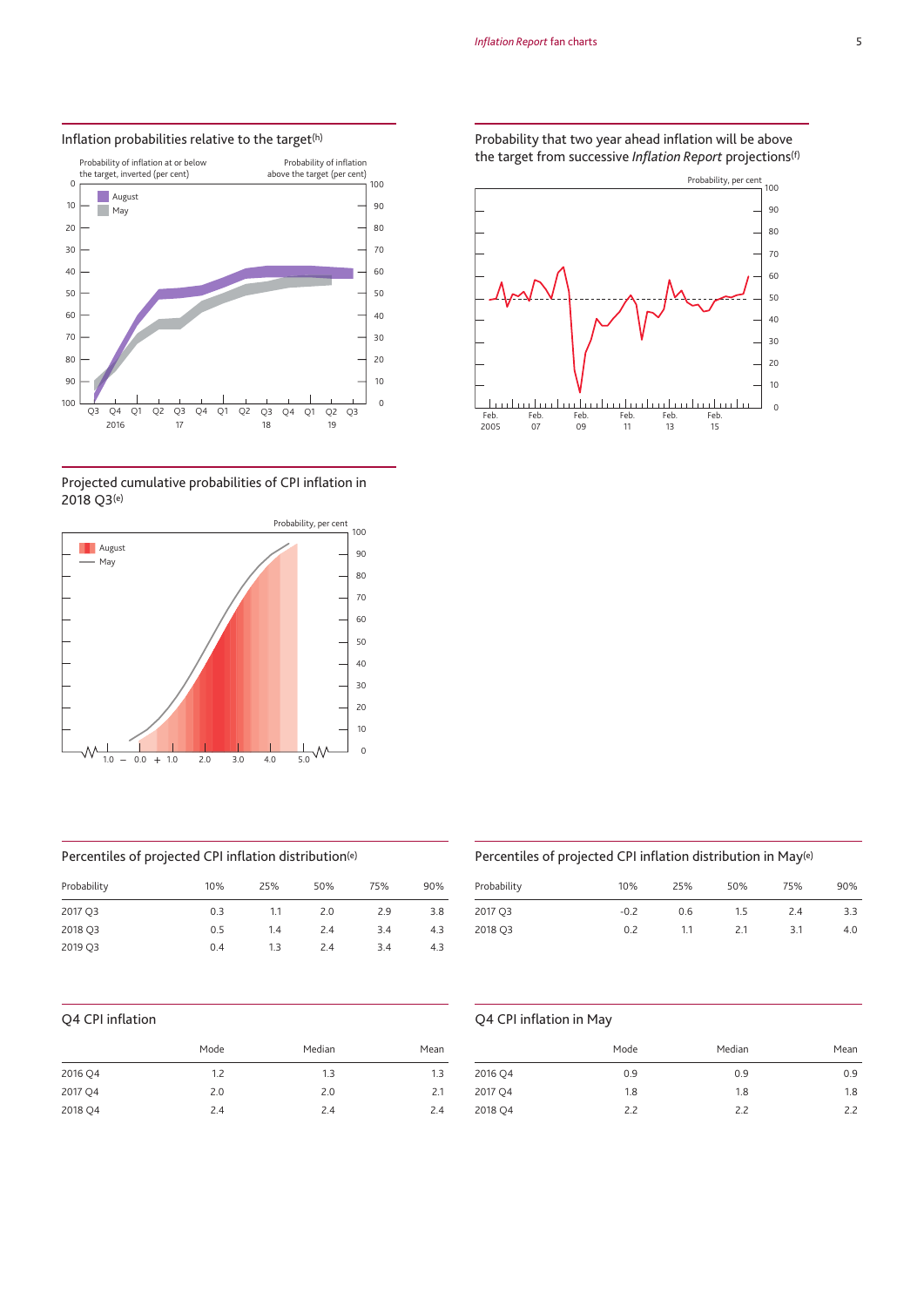# Unemployment rate projection $(a)(b)(i)(j)$



Unemployment rate projection based on constant nominal interest rates at 0.25%(a)(b)(i)(j)